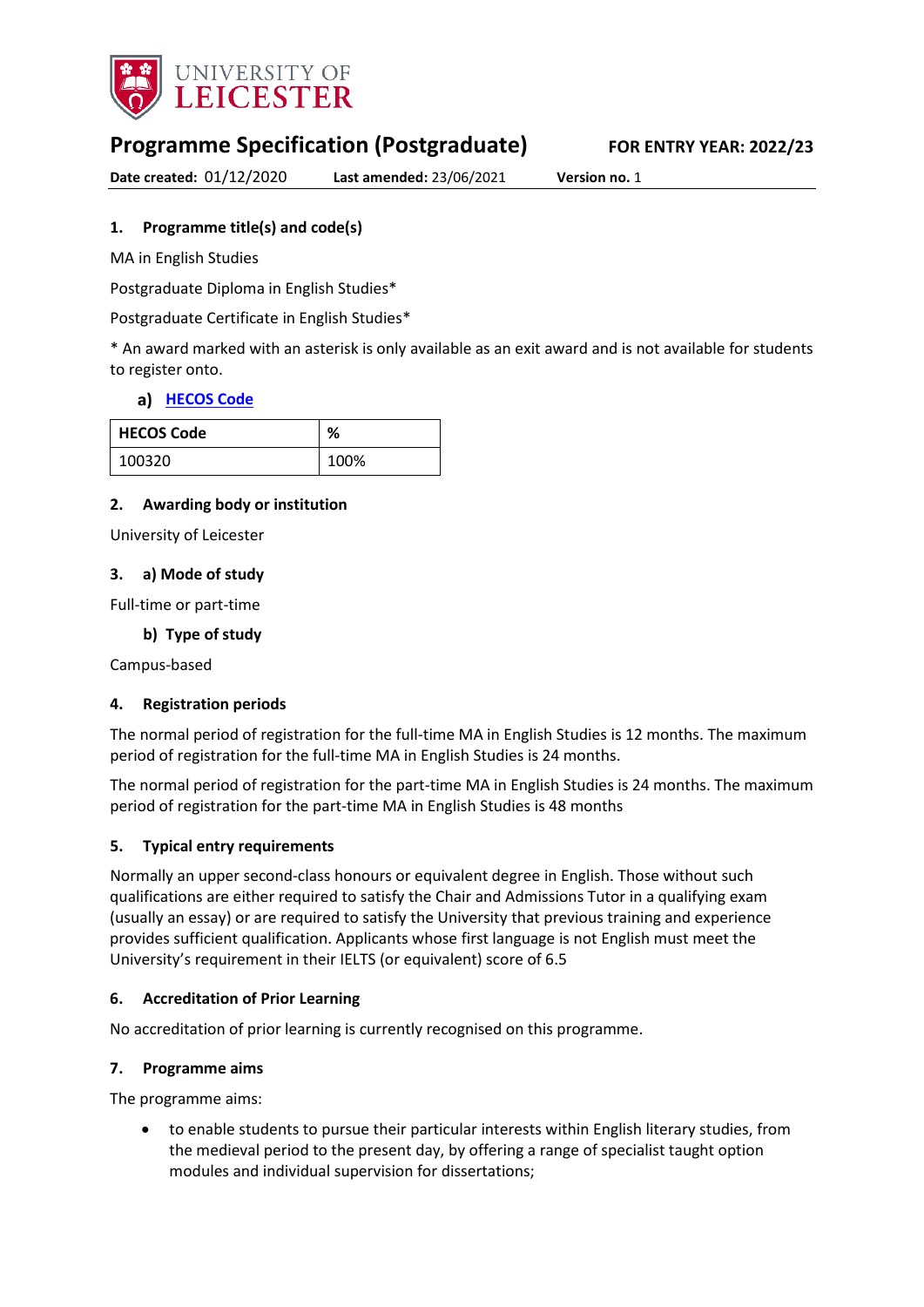- to equip students with advanced research skills in order to enable them to carry out independent research to postgraduate standard;
- to facilitate independent scholarly enquiry, thinking and judgement;
- to prepare student for future careers or further postgraduate work by enhancing transferable skills including: accessing, retrieving and evaluating information from a range of sources; presenting material clearly and effectively in both oral and written formats; managing and organising time.

#### **8. Reference points used to inform the programme specification**

- QAA Benchmarking Statement
- Framework for Higher Education Qualifications (FHEQ)
- UK Quality Code for Higher Education
- [University Learning](https://www2.le.ac.uk/offices/sas2/quality/learnteach) Strategy
- [University Assessment Strategy](https://www2.le.ac.uk/offices/sas2/quality/learnteach)
- University of Leicester Periodic Developmental Review Report
- External Examiners' reports (annual)
- United Nations Education for Sustainable Development Goals
- Student Destinations Data

#### **9. Programme Outcomes**

Unless otherwise stated, programme outcomes apply to all awards specified in [1.](#page-0-0) Programme title(s).

#### **Discipline specific knowledge and competencies**

i) Knowledge

| <b>Intended Learning</b><br><b>Outcomes</b>                                                                                | <b>Teaching and Learning Methods</b>                     | <b>How Demonstrated?</b>                                                                                                       |
|----------------------------------------------------------------------------------------------------------------------------|----------------------------------------------------------|--------------------------------------------------------------------------------------------------------------------------------|
| Demonstrate detailed<br>knowledge of specific periods<br>and types of literature, and of<br>associated critical discourse. | Seminars, private study and<br>dissertation supervision. | Essays, presentations, and<br>dissertation: e.g. EN7241 Authorship<br>and Authority; Option module<br>specifications; EN7227/8 |
| Demonstrate an understanding<br>of research methods<br>appropriate to these periods or<br>topics.                          |                                                          | Dissertations.                                                                                                                 |

#### ii) Concepts

| <b>Intended Learning</b><br><b>Outcomes</b>                                                                                                                                                                                                                                                                                               | <b>Teaching and Learning Methods</b>                     | <b>How Demonstrated?</b>                                                                                                                                            |
|-------------------------------------------------------------------------------------------------------------------------------------------------------------------------------------------------------------------------------------------------------------------------------------------------------------------------------------------|----------------------------------------------------------|---------------------------------------------------------------------------------------------------------------------------------------------------------------------|
| Demonstrate an understanding<br>of the editorial and contextual<br>issues affecting interpretation,<br>the processes surrounding the<br>production, transmission, and<br>reception of texts at different<br>periods, and an ability to carry<br>out formal and thematic<br>analysis of literary<br>representations of different<br>kinds. | Seminars, private study and<br>dissertation supervision. | Essays (notably ILOs for EN7723<br>Editing and Textual Cultures),<br>presentations (including EN7227/8<br>dissertation presentations), and<br>dissertation writing. |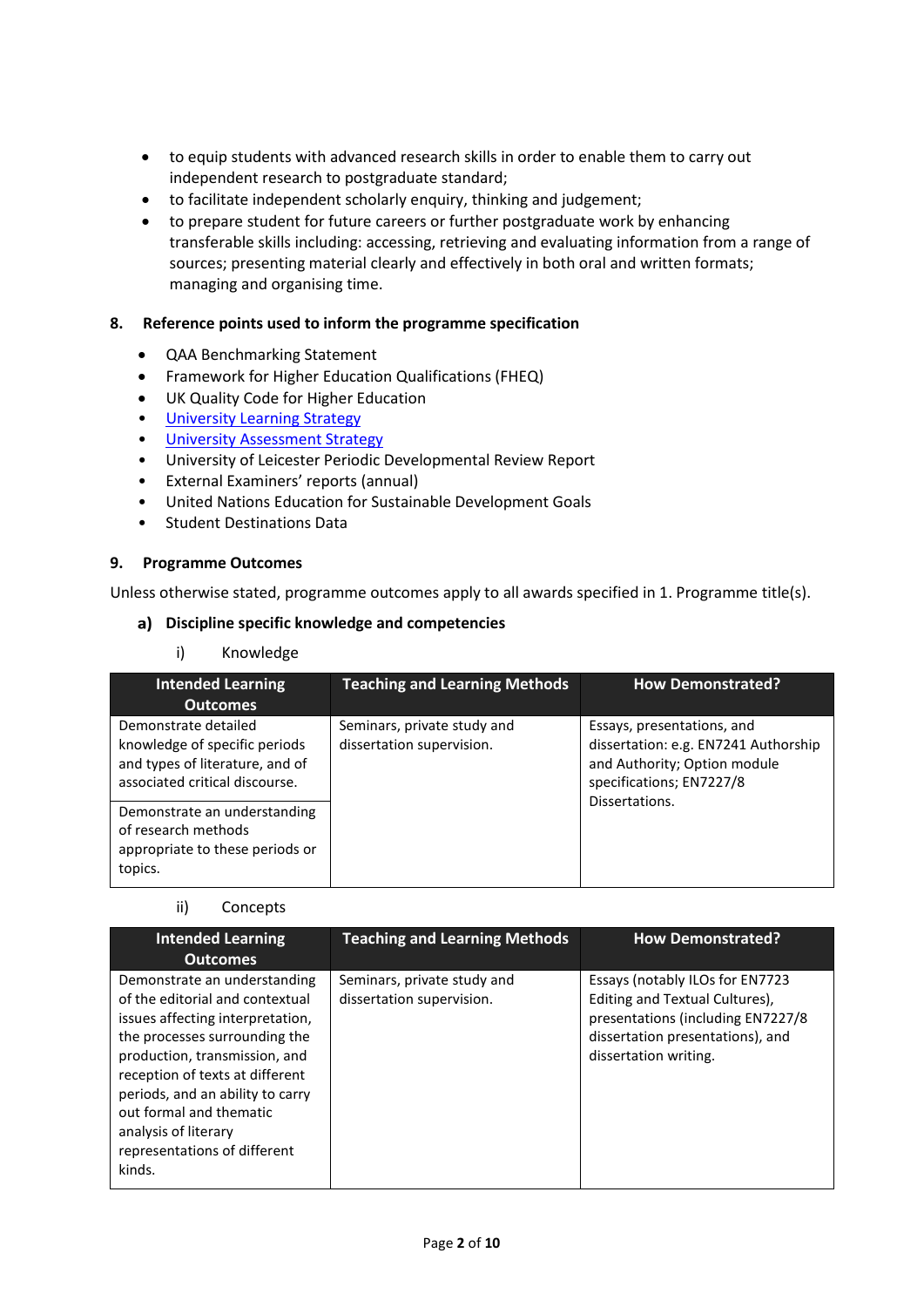# iii) Techniques

| <b>Intended Learning</b><br><b>Outcomes</b>                                                                            | <b>Teaching and Learning Methods</b>                                                                       | <b>How Demonstrated?</b>                                                                                                |
|------------------------------------------------------------------------------------------------------------------------|------------------------------------------------------------------------------------------------------------|-------------------------------------------------------------------------------------------------------------------------|
| Demonstrate skills in practice<br>textual analysis, editing and<br>contextualisation, and<br>compiling bibliographies. | 10-week Research Methods and<br>Writing Skills module, comprising of<br>seminars, workshops, and lectures. | Essays, presentations, and<br>dissertation. Notably, ILOs featured<br>on EN7001 'Research Methods',<br>EN7223 'Editing' |

iv) Critical analysis

| <b>Intended Learning</b><br><b>Outcomes</b>                                                                                                            | <b>Teaching and Learning Methods</b>                      | <b>How Demonstrated?</b>                                                                                                                              |
|--------------------------------------------------------------------------------------------------------------------------------------------------------|-----------------------------------------------------------|-------------------------------------------------------------------------------------------------------------------------------------------------------|
| Analyse and evaluate a range of<br>primary and secondary sources,<br>and incorporate relevant<br>material into written work and<br>oral presentations. | Seminars, private study, and<br>dissertation supervision. | Essays, presentations, and<br>dissertation. See, for example, ILOs<br>for all literature Options, EN7223<br>'Editing', and EN7227/8<br>Dissertations. |

### v) Presentation

| <b>Intended Learning</b><br><b>Outcomes</b>                                                                                 | <b>Teaching and Learning Methods</b>                     | <b>How Demonstrated?</b>                                         |
|-----------------------------------------------------------------------------------------------------------------------------|----------------------------------------------------------|------------------------------------------------------------------|
| Present information clearly and<br>effectively, both orally and in<br>written form, to a high-quality<br>graduate standard. | Seminars, private study and<br>dissertation supervision. | Essays, presentations and<br>dissertation. ILOs for all modules. |

# vi) Appraisal of evidence

| <b>Intended Learning</b><br><b>Outcomes</b>                               | <b>Teaching and Learning Methods</b> | <b>How Demonstrated?</b>                                                                                                                                                 |
|---------------------------------------------------------------------------|--------------------------------------|--------------------------------------------------------------------------------------------------------------------------------------------------------------------------|
| Discriminate between<br>competing critical sources in<br>different media. | Seminars and private study.          | Essays, presentations and<br>dissertation. Notably ILOs for<br>EN7223 (involving reflection on<br>interpretation of critical editions in<br>electronic and print media). |

# **b)** Transferable skills

# i) Research skills

| <b>Intended Learning</b><br><b>Outcomes</b>                                                                                       | <b>Teaching and Learning Methods</b>                                                                                       | <b>How Demonstrated?</b>                                                                                                                                                               |
|-----------------------------------------------------------------------------------------------------------------------------------|----------------------------------------------------------------------------------------------------------------------------|----------------------------------------------------------------------------------------------------------------------------------------------------------------------------------------|
| Locate and retrieve information<br>relevant to the task in hand,<br>analyse and marshal complex<br>ideas, and report on findings. | Research Methods and Writing Skills<br>module, assessed and unassessed<br>dissertation presentation sessions,<br>seminars. | EN7227/8 presentations and<br>dissertation; presentation<br>EN7001'Research Methods'; Essays<br>on modules such as EN7223 'Editing',<br>EN7241 'Authorship and Authority',<br>Options. |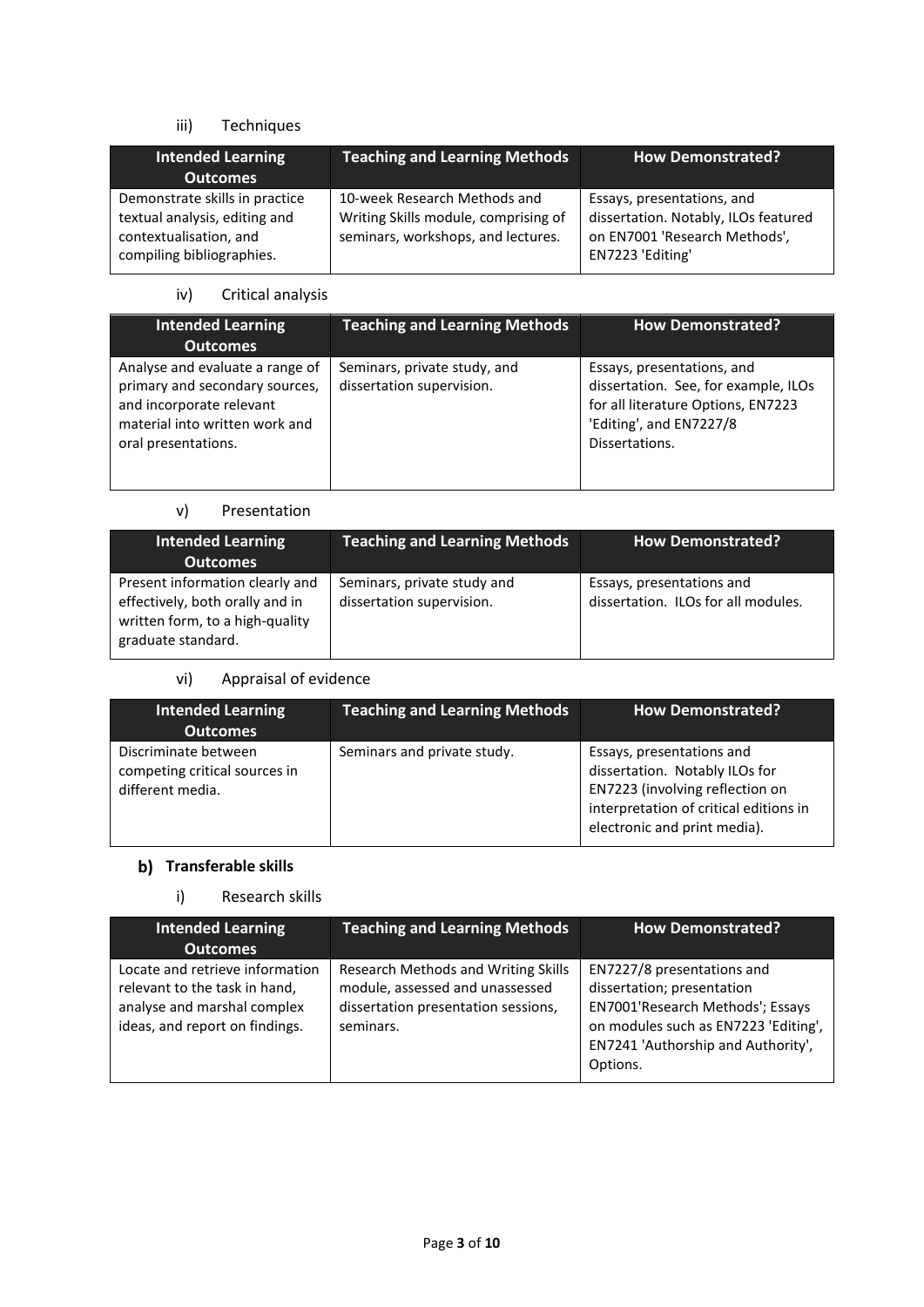## ii) Communication skills

| <b>Intended Learning</b><br><b>Outcomes</b>                                                       | <b>Teaching and Learning Methods</b>                                                                                                     | <b>How Demonstrated?</b>                                                                                                               |
|---------------------------------------------------------------------------------------------------|------------------------------------------------------------------------------------------------------------------------------------------|----------------------------------------------------------------------------------------------------------------------------------------|
| Present ideas with clarity and in<br>an appropriate register, both<br>orally and in written form. | <b>Presentation for Research Methods</b><br>and Writing Skills module, assessed<br>and unassessed dissertation<br>presentation sessions. | Essays; EN7001 'Research Methods'<br>presentation; EN7227/8 assessed<br>and unassessed dissertation<br>presentations and dissertation. |

# iii) Data presentation

| <b>Intended Learning</b><br><b>Outcomes</b>                                                                 | <b>Teaching and Learning Methods</b>                                                                           | <b>How Demonstrated?</b>                                                                                                                                                                                        |
|-------------------------------------------------------------------------------------------------------------|----------------------------------------------------------------------------------------------------------------|-----------------------------------------------------------------------------------------------------------------------------------------------------------------------------------------------------------------|
| Demonstrate familiarity with<br>means of data presentation<br>appropriate to different kinds of<br>material | Research Methods and Writing Skills<br>module, assessed and unassessed<br>dissertation presentation, seminars. | Essays across modules, notably<br>EN7223 'Editing,' requiring reflection<br>on critical editions; EN7001<br>'Research Methods' presentation;<br>EN7227/8 assessed and unassessed<br>dissertation presentations. |

## iv) Information technology

| <b>Intended Learning</b><br><b>Outcomes</b>                                                                                                                                                        | <b>Teaching and Learning Methods</b>                                                                    | How Demonstrated?                                                                       |
|----------------------------------------------------------------------------------------------------------------------------------------------------------------------------------------------------|---------------------------------------------------------------------------------------------------------|-----------------------------------------------------------------------------------------|
| Ability to present research<br>clearly and effectively using<br>appropriate IT skills. Locate and<br>critically assess relevant<br>research materials in electronic<br>databases and the internet. | Research Methods and Writing Skills<br>module; seminars; supervised<br>research; presentation sessions. | Essays, oral presentations,<br>dissertation, pre-dissertation<br>proposal presentation. |

# v) Problem solving

| <b>Intended Learning</b><br><b>Outcomes</b>                                                                                                                                                                                            | <b>Teaching and Learning Methods</b>                                                                    | <b>How Demonstrated?</b>                                 |
|----------------------------------------------------------------------------------------------------------------------------------------------------------------------------------------------------------------------------------------|---------------------------------------------------------------------------------------------------------|----------------------------------------------------------|
| Ability to locate, organise and<br>marshal evidence, report on<br>findings; understanding and<br>analysis of complex ideas.<br>Respond clearly and confidently<br>in group work and seminar<br>presentations, as well as<br>assessment | Research Methods and Writing Skills<br>module; seminars; supervised<br>research; presentation sessions. | Essays, oral presentations, group<br>work, dissertation. |

# vi) Working relationships

| <b>Intended Learning</b><br><b>Outcomes</b>                                                                                                             | <b>Teaching and Learning Methods</b> | <b>How Demonstrated?</b>                                                                                                                                 |
|---------------------------------------------------------------------------------------------------------------------------------------------------------|--------------------------------------|----------------------------------------------------------------------------------------------------------------------------------------------------------|
| Participate in large and small<br>group discussions and give<br>constructive feedback on<br>formal and informal<br>presentations by others<br>students. | Seminars and presentation sessions.  | seminar participation; EN7227/8<br>dissertation modules, requiring<br>participation in practice sessions for<br>assessed and formative<br>presentations. |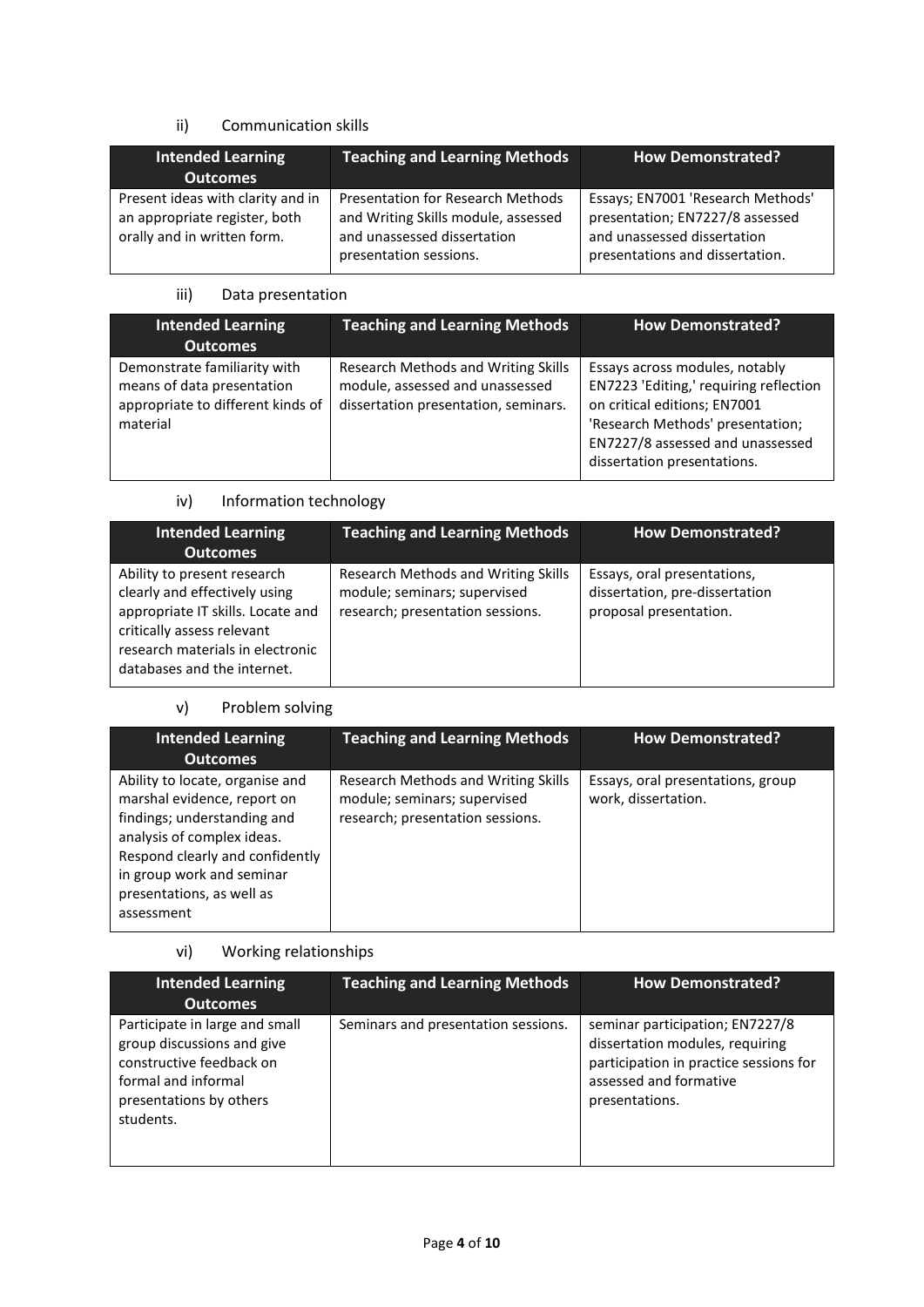#### vii) Managing learning

| <b>Intended Learning</b><br><b>Outcomes</b>                             | <b>Teaching and Learning Methods</b>         | <b>How Demonstrated?</b>                                        |
|-------------------------------------------------------------------------|----------------------------------------------|-----------------------------------------------------------------|
| Balance preparation and<br>assessment demands of<br>concurrent modules. | Seminar and meetings with personal<br>tutor. | Seminar participation and prompt<br>submission of written work. |

#### viii) Career management

| Intended Learning<br><b>Outcomes</b>                                                                                                                   | <b>Teaching and Learning Methods</b>                  | <b>How Demonstrated?</b>                                                                                                              |
|--------------------------------------------------------------------------------------------------------------------------------------------------------|-------------------------------------------------------|---------------------------------------------------------------------------------------------------------------------------------------|
| Consideration of career plans;<br>self-reflection in terms of<br>intellectual and personal<br>strengths and weaknesses;<br>awareness of career options | Personal Tutor system; Career<br>Development Service. | self-reflection in the context of<br>Personal Tutor meetings and on<br>modules (e.g. EN7223 seminar<br>featuring editorial job roles) |

### **10. Special features**

This programme will give students the option of choosing to take either a 15,000 word or 25,000 word dissertation, depending on other modules chosen. The programme will therefore provide a solid foundation for further postgraduate study and will also appeal to those intending to pursue careers in other areas.

### **11. Indicators of programme quality**

The MA in English Studies offers students the opportunity to work across the wide range of specialisms in English literature covered by staff within the School of Arts. Staff based in English can offer expert teaching and supervision in all periods of English literature from the late medieval to the present. This MA programme is designed to provide a strong grounding in research methods that can be applied to all periods of English literature.

External Examiners have confirmed that the assessment strategy, standard of achievement, design and delivery of the curriculum are effective and of similar standard to other comparable programmes in the sector

### **12. Criteria for award and classification**

This programme follows the standard scheme of taught postgraduate award and classification set out i[n Senate Regulations](http://www.le.ac.uk/senate-regulations) – see the version of *Senate Regulation 6 governing taught postgraduate programmes of study* relevant to year of entry.

#### **13. Progression points**

As defined i[n Senate Regulations](http://www.le.ac.uk/senate-regulation6) - refer to the version of *Senate Regulation 6 governing taught postgraduate programmes of study* relevant to year of entry.

A Board of Examiners meeting will convene at the conclusion of the taught part of the course, to assess whether students can proceed to the dissertation stage in line with the requirements set out in regulations governing taught postgraduate programmes. In accordance with Senate Regulation 6, cases where a student has failed to meet a requirement to progress he or she will be required to withdraw from the course and a recommendation will be made to the Board of Examiners for an intermediate award where appropriate.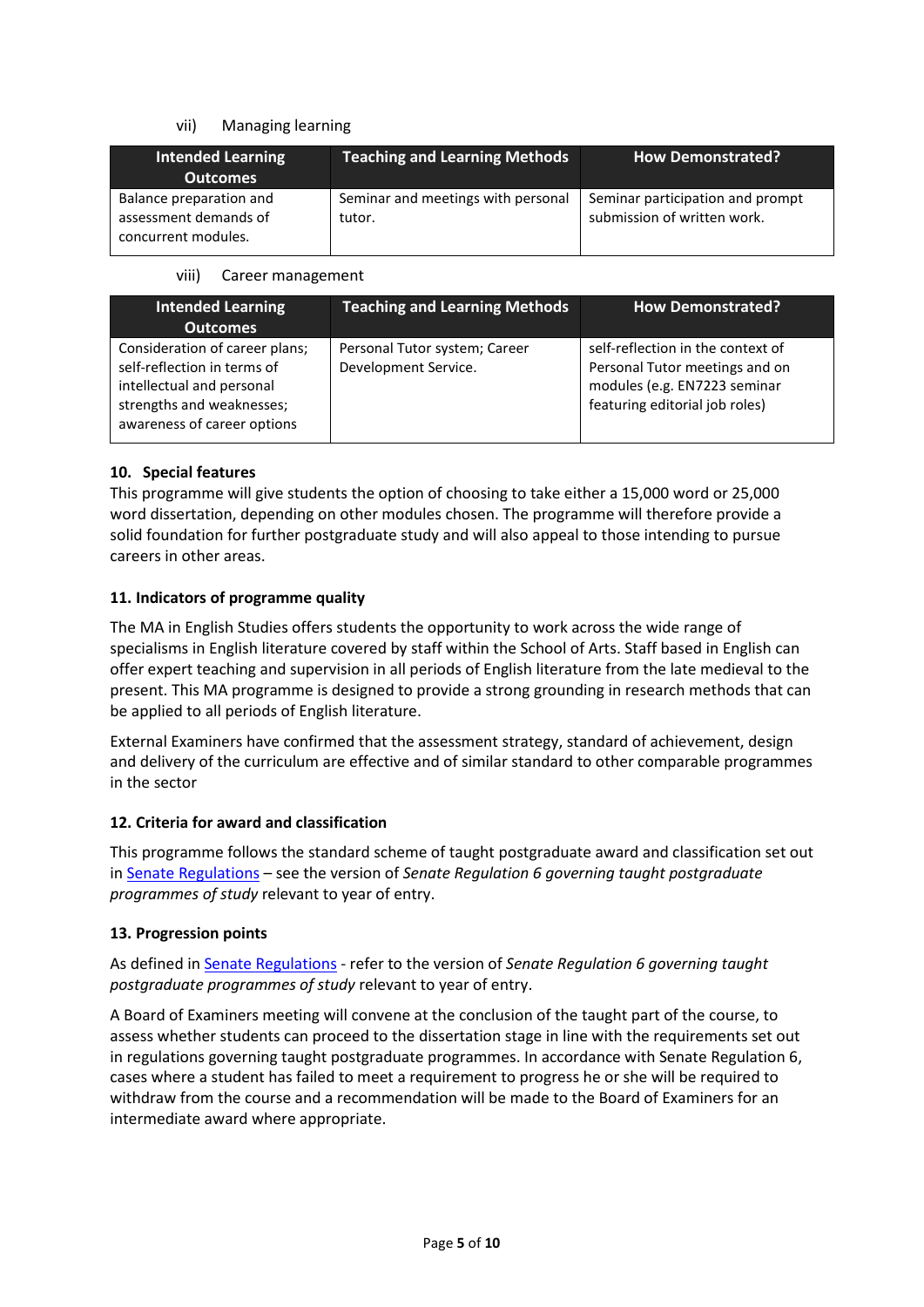#### **14. Rules relating to re-sits or re-submissions**

As defined i[n Senate Regulations](http://www.le.ac.uk/senate-regulation6) - refer to the version of *Senate Regulation 6 governing taught postgraduate programmes of study* relevant to year of entry.

#### **15. External Examiners reports**

The details of the External Examiner(s) for this programme and the most recent External Examiners' reports for this programme can be found at **exampapers@Leicester** [log-in required]

#### **16. Additional features** (e.g. timetable for admissions)

N/A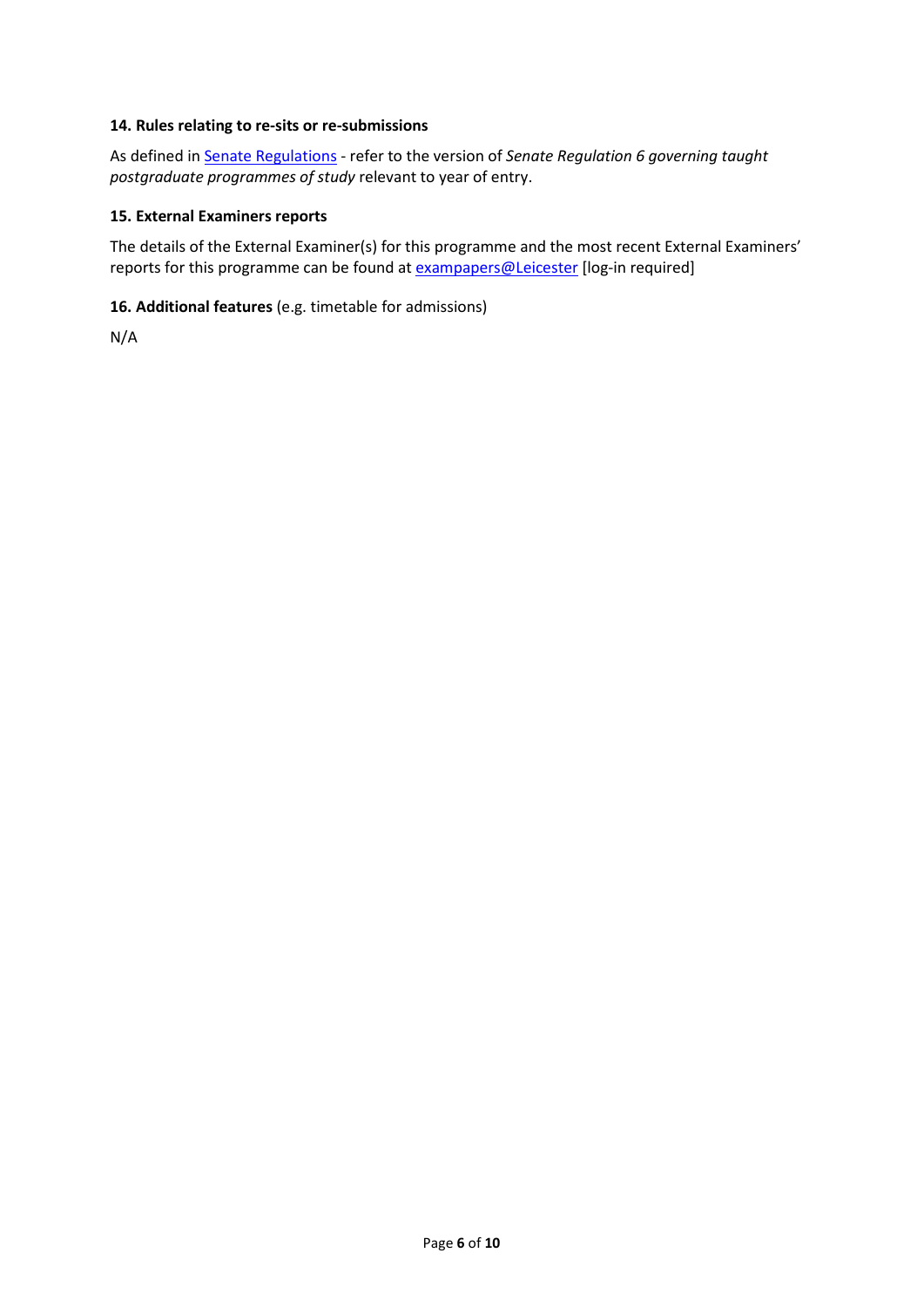

# **Programme Specification (Postgraduate) FOR ENTRY YEAR: 2022/23**

**Date created:** Click or tap here to enter text. **Last amended:** 14/12/2021 **Version no.** 1

# **Appendix 1: Programme structure (programme regulations)**

#### **Updates to the programme**

| <b>Academic year affected</b> | <b>Module Code(s)</b> | Update                                                                         |
|-------------------------------|-----------------------|--------------------------------------------------------------------------------|
| 2022/2023                     | EN7242                | Moved from semester 1 to semester 2                                            |
| 2022/2023                     | EN7254                | Abolition and Adventure: Narratives of the Atlantic World. Module not running. |
| 2022/2023                     | EN7140                | Module title change from "Dickens and the 1840s"                               |

The University regularly reviews its programmes and modules to ensure that they reflect the current status of the discipline and offer the best learning experience to students. On occasion, it may be necessary to alter particular aspects of a course or module.

# MA English Literature

### **Credit breakdown**

| <b>Status</b> | Semester 1 | Semester 2 | Other delivery<br>period |  |
|---------------|------------|------------|--------------------------|--|
| Core taught   | 45 credits | 30 credits | Choose an<br>item.       |  |
| Optional      | 15 credits | 30 credits | n/a                      |  |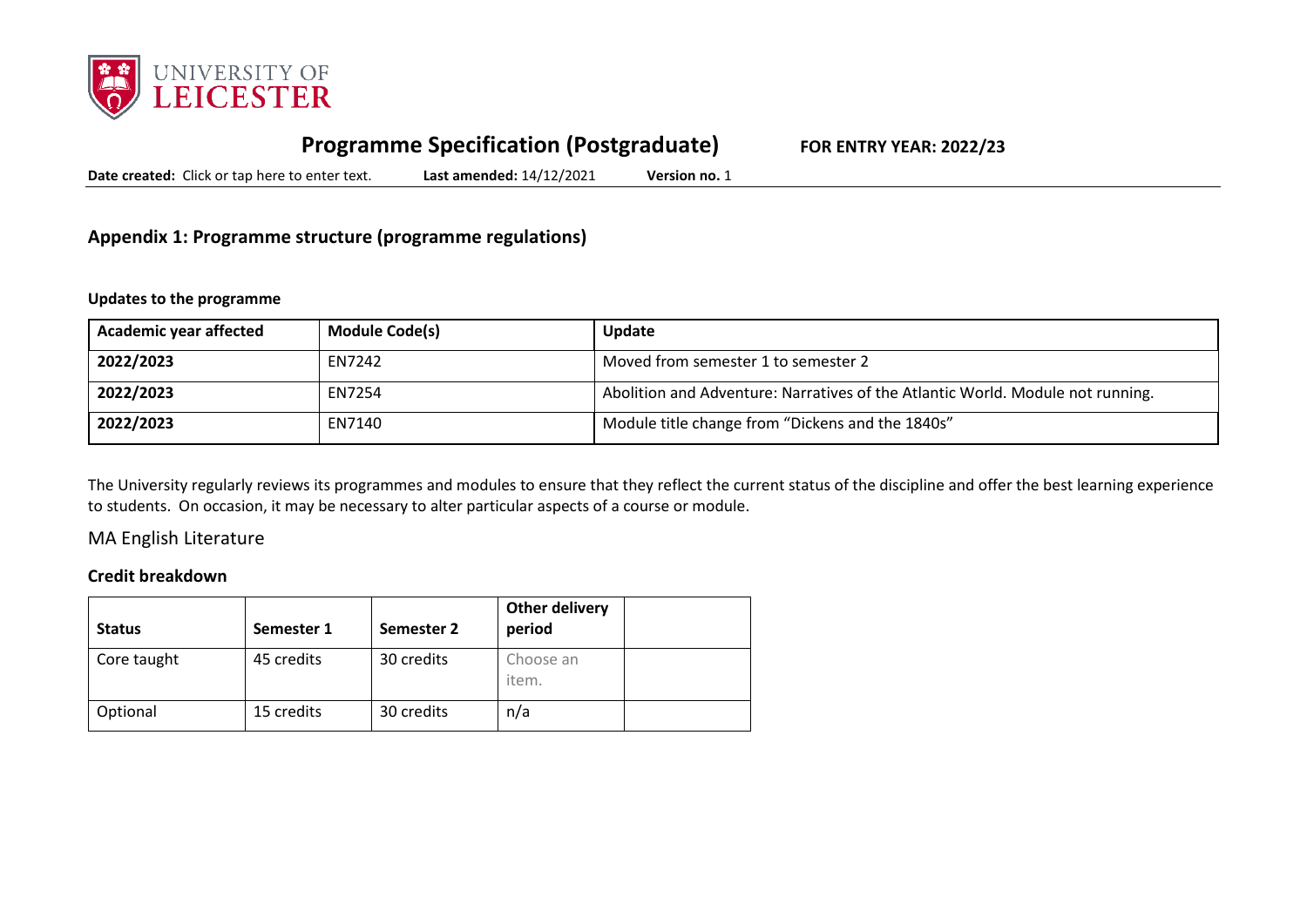| <b>Status</b>        | Semester 1         | Semester 2         | <b>Other delivery</b><br>period |                                                                                                                                 |
|----------------------|--------------------|--------------------|---------------------------------|---------------------------------------------------------------------------------------------------------------------------------|
| Dissertation/project | Choose an<br>item. | Choose an<br>item. | 60 credits                      | 90 credits:<br>students taking<br>the 90-credit<br>dissertation do<br>not take 30-<br>credit core<br>module in<br>semester two. |

180 credits in total

### **Level 7/Year 1 2022/23**

#### Core modules

| Delivery period | Code   | <b>Title</b>                               | <b>Credits</b> |
|-----------------|--------|--------------------------------------------|----------------|
| Semester 1      | EN7001 | <b>Research Methods and Writing Skills</b> | 15 credits     |
| Semester 1      | EN7223 | <b>Editing and Textual Cultures</b>        | 30 credits     |
| Semester 2      | EN7241 | Authorship and Authority                   | 30 credits     |
| Term 3          | EN7227 | Dissertation                               | 60 credits     |
| Term 3          | EN7228 | <b>Dissertation</b>                        | 90 credits     |

#### **Notes**

Students may either study EN7241 Authors and Authority, 45 credits of optional modules and a 60-credit (15,000-word) EN7227 Dissertation, OR study 45 credits of optional modules and a 90-credit (25,000-word) EN7228 Dissertation.

Full-time students take one optional module in Semester 1 and two optional modules in Semester 2.

Part-time students choosing the 60-credit Dissertation take 'Research Methods and Writing Skills', 'Editing and Textual Cultures' and 'Authorship and Authority' in year 1, and their Options and Dissertation in year 2. Part-time students choosing the 90-credit Dissertation take 'Research Methods and Writing Skills', 'Editing and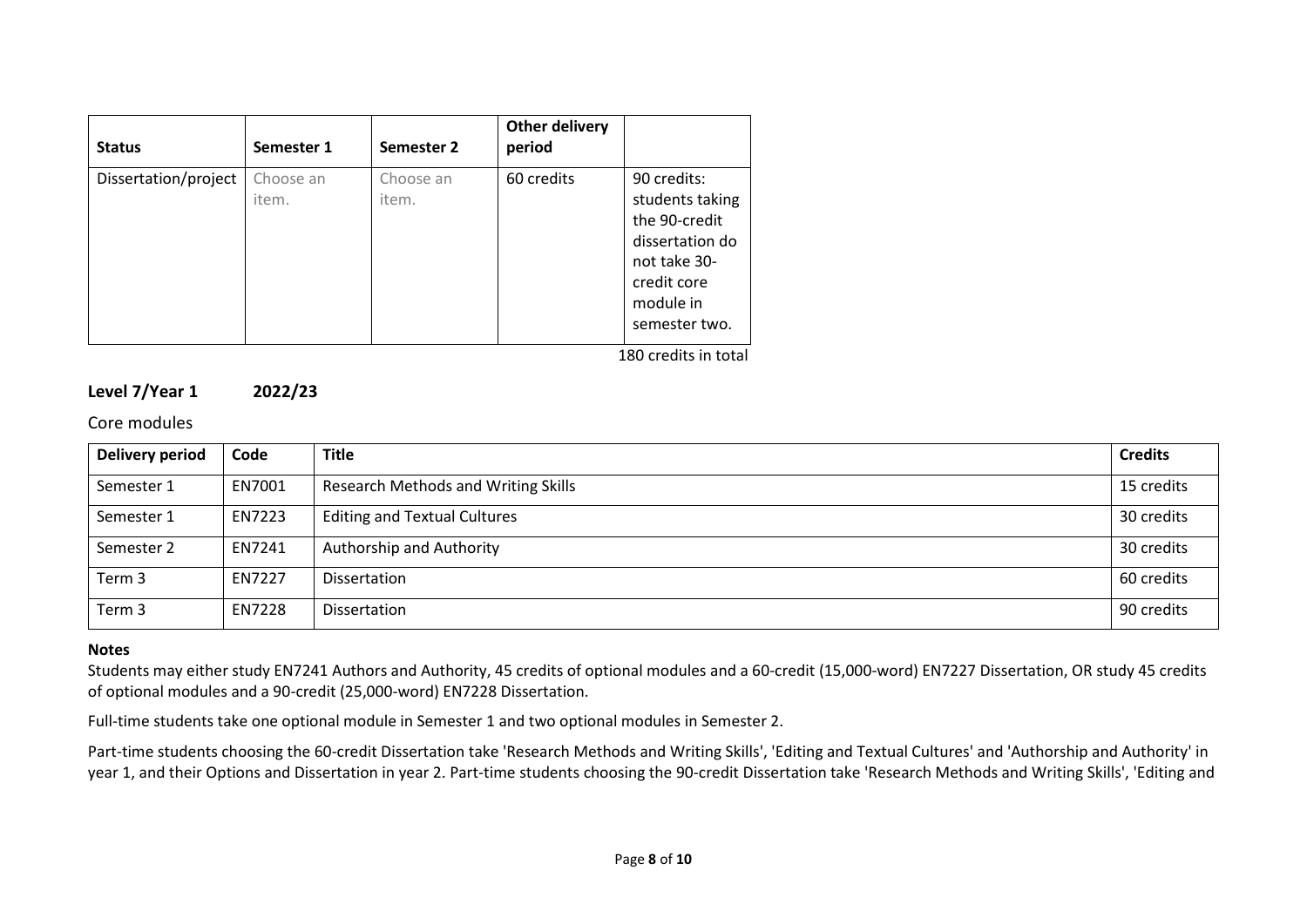Textual Cultures' in semester 1 of the first year, and normally 2 Option modules in semester 2 of the first year; to be followed by their dissertation and 1 Option module in their second year.

## Option modules

| Delivery period | Code   | <b>Title</b>                                                                            | <b>Credits</b> |
|-----------------|--------|-----------------------------------------------------------------------------------------|----------------|
| Semester 2      | EN7242 | Old Haunts: The Ghost Story in Medieval and Early Modern Culture                        | 15 Credits     |
| Semester 2      | EN7246 | Roman Remains: Classical Antiquity in the Drama of Shakespeare and his Contemporaries   | 15 credits     |
| Semester 1      | EN7126 | Women in Literature, Culture and Society, 1850-1900                                     | 15 Credits     |
| Semester 1      | EN7133 | Poetry Writing and Contemporary Poetry                                                  | 15 Credits     |
| Semester 1      | EN7128 | The Brontes                                                                             | 15 Credits     |
| Semester 2      | EN7252 | <b>Twenty-First Century Fiction</b>                                                     | 15 Credits     |
| Semester 1      | EN7134 | <b>Queer Fiction</b>                                                                    | 15 Credits     |
| Semester 2      | EN7140 | <b>Charles Dickens: A Writer in Progress</b>                                            | 15 Credits     |
| Semester 2      | EN7921 | Bodies, 1850-1918                                                                       | 15 Credits     |
| Semester 2      | EN7124 | Evolution and Entropy: Changing Representations of the Sciences in Victorian Literature | 15 Credits     |
| Semester 2      | EN7141 | Literature and the Environment: Global Eco-Fiction                                      | 15 Credits     |
| Semester 2      | EN7135 | <b>Writing Fiction</b>                                                                  | 15 Credits     |
| Semester 2      | EN7125 | Victorian Lives                                                                         | 15 Credits     |

#### **Notes**

Students can also select Options from two other MA programmes (see below).